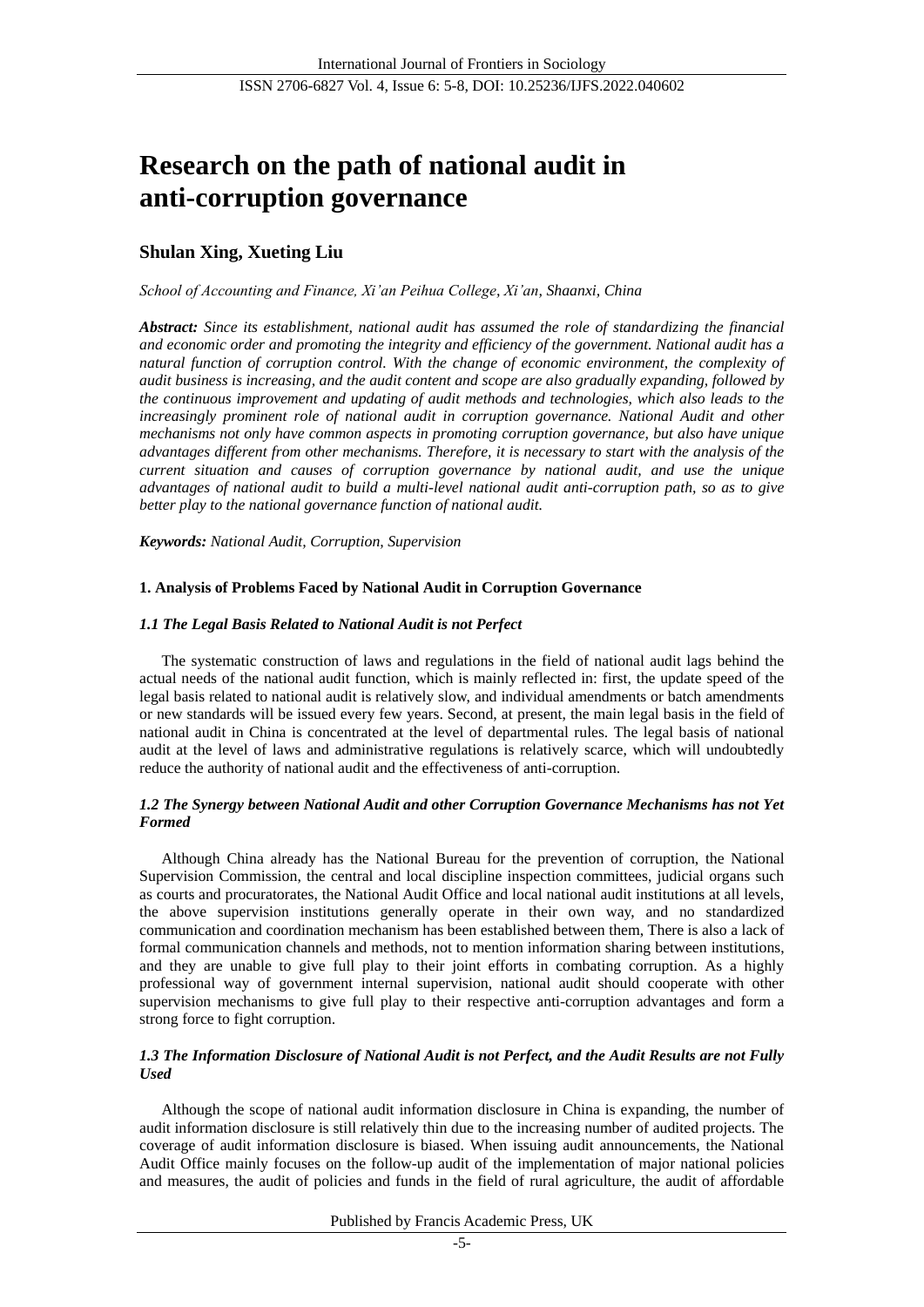#### ISSN 2706-6827 Vol. 4, Issue 6: 5-8, DOI: 10.25236/IJFS.2022.040602

housing projects and the audit of some central enterprises and large financial institutions, while there are some key audit areas, such as the government audit information of the economic responsibility audit of leading cadres, which are less disclosed to the public. The content integrity of audit information disclosure is not enough. For example, there is only information about the audit results, but there is no information about the audit process; Only the suggestions of audit conclusions are processed, and there is no follow-up follow-up feedback information. The above problems of imperfect disclosure of national audit information directly affect the application of audit results and the effect of audit corruption control.

#### **2**. **Path Construction of National Audit in Promoting the Construction of Anti-Corruption**

In view of the above problems in China's national audit, the author attempts to build a path system for national audit to promote corruption governance from three aspects: legal environment, mechanism operation and information disclosure.

#### *2.1 Legal Environment: Improve the Legal System of National Audit in Corruption Governance*

First of all, the power and responsibility of national audit should be incorporated into the fundamental system or fundamental law of anti-corruption. If audit institutions and other state organs find clues to the problems of public officials suspected of corruption, bribery, dereliction of duty and other job-related violations or job-related crimes in their work, they shall be transferred to the supervision organs, which shall investigate and deal with them according to law". However, the supervision law does not clarify and specify the power and responsibility of state audit. Making the power and responsibility of national audit fully clear and specific in the legal system can make the national audit have laws to follow, rules to follow and records to check in the process of playing the role of corruption governance.

Secondly, we need to further enrich and deepen the system of laws and regulations of national audit, speed up the legislation related to national audit, and expand the legal force of national audit. It is necessary to further clarify and expand the supervision power of national audit in the relevant laws and regulations system, and further supplement the inspection authority of audit institutions and auditors. For problems with few clues found in the audit, it is necessary to formulate a feedback mechanism for the implementation of clues transferred by audit institutions; It is also necessary to further supplement the accountability provisions and legal consequences of failure to cooperate with the audit.

## *2.2 Mechanism Operation Level: Establish Long-Term Cooperation between Audit Corruption Control and Other Corruption Control Mechanisms*

As a whole, the government internal supervision system is inseparable from the coordination and coupling between the internal subsystems. Only when the subsystems cooperate with each other and give full play to their respective advantages and effectiveness, can the strong supervision of the government internal supervision system be realized. Therefore, the government internal supervision system must realize the coordination and coupling between various supervision departments, so as to improve the efficiency of supervision.

(1) Collaborative anti-corruption of national audit and other supervision mechanisms in advance opportunity supervision

In the "prior" opportunity supervision link, the main task of audit institutions is to clarify the audit object and analyze the possible corruption. Before implementing specific audit procedures, it is necessary to analyze the possible corruption. Analyze the operation status of the power of the auditee, investigate whether the key management systems such as the internal control system of the auditee are sound and perfect, and the behavior style of the key personnel of the auditee, judge whether the person in charge of the auditee has the opportunity to abuse public power, analyze other aspects of the auditee, and comprehensively evaluate whether the auditee has the possibility of corruption.

(2) Collaborative corruption control between national audit and other supervision mechanisms in the process of behavior supervision

In the process of behavior supervision, the main task of audit institutions is to evaluate audit risks, determine key audit areas, and implement corresponding audit procedures for key audit areas. When assessing audit risks, audit institutions can conduct special communication with supervision institutions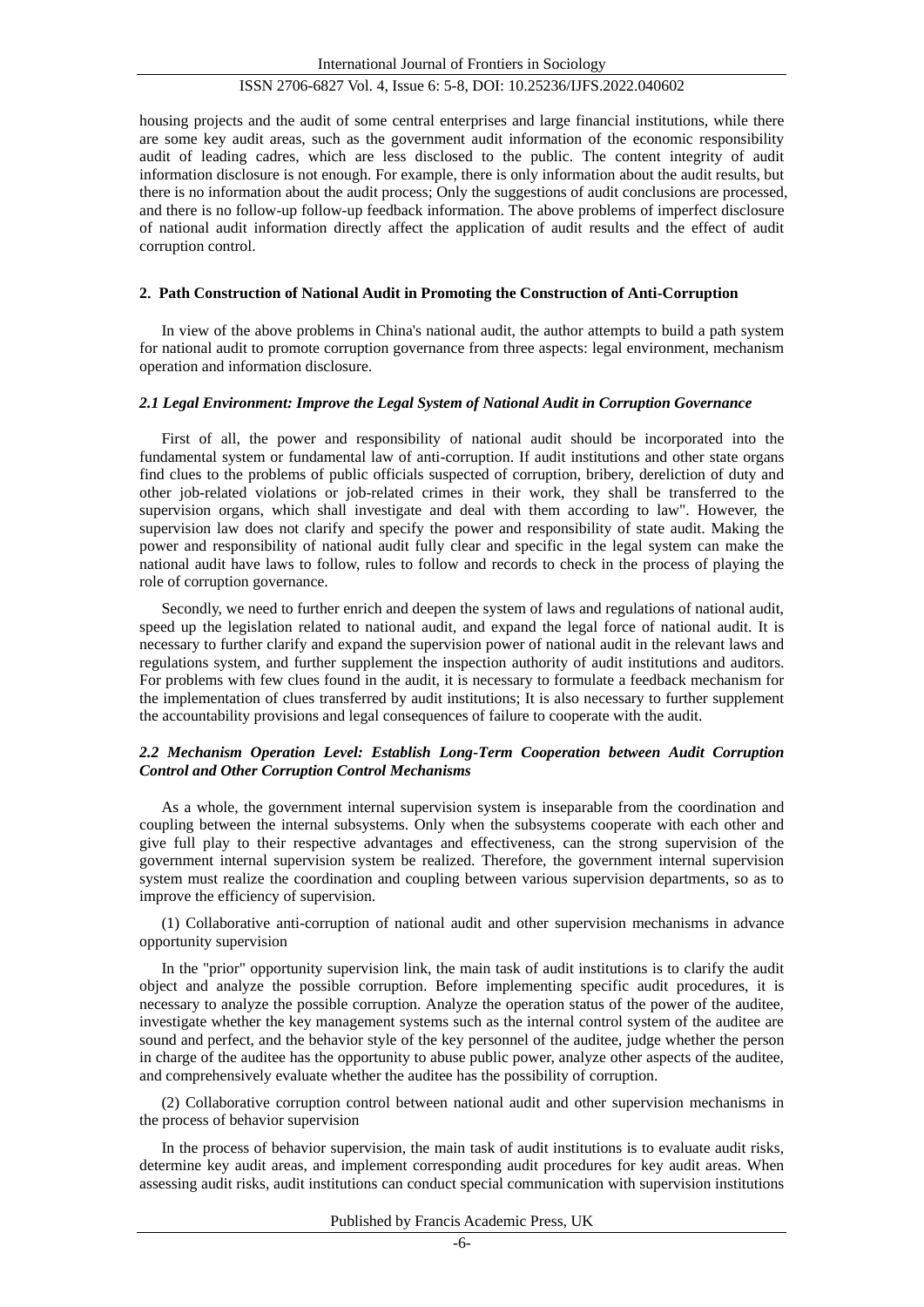# ISSN 2706-6827 Vol. 4, Issue 6: 5-8, DOI: 10.25236/IJFS.2022.040602

to ensure the accurate definition of key audit areas, and agree on possible audit procedures for links and areas prone to corruption. For example, in terms of the allocation and use of financial funds, audit institutions can work with supervision institutions and discipline inspection institutions to jointly determine the key areas of audit. Under the current big data background, they can also build a digital audit platform to track the direction and process of the use of funds in real time, so as to gradually realize the full coverage of financial funds audit. In terms of the operation of power, audit institutions should cooperate with supervision institutions and discipline inspection institutions to clarify their respective scope of responsibilities, act separately and strengthen supervision. In the context of big data, audit institutions need to obtain the cooperation of the competent departments and managers of the auditees, jointly build and improve the analysis platform of audit data, obtain key information related to the auditees at low cost and high efficiency, and timely complete the assessment and evaluation of the auditees with the help of big data analysis technology. At the same time, audit institutions should also assist discipline inspection institutions to obtain citizens' reporting information on corruption clues, actively communicate with the media and informants, and obtain corresponding audit evidence.

(3) The coordination of national audit and other supervision mechanisms in the post punishment and supervision link to control corruption

In the post punishment and supervision link, the main task of audit institutions is not only to issue audit reports and audit announcements, but also to hold relevant responsible departments and personnel accountable. Audit institutions can cooperate with the media supervision mechanism to announce the audit results to the public and improve the transparency of audit information. The audit results announced to the public can also become an important basis for state organs to further promote, reward or punish government officials. When conducting audit accountability, audit institutions should also work with the supervision department, discipline inspection department, judicial department and the competent department of the audited unit to implement the responsibilities of relevant departments and relevant personnel. Supervise the competent department of the auditee to implement the corruption found in the audit process that needs to be corrected and rectified by the competent department of the auditee and feed back to the audit institution; For some acts of corruption in violation of party rules and discipline found in the process of audit, the audit institution shall cooperate with the discipline inspection organ and the supervision organ to impose inner-party sanctions and administrative treatment on relevant departments and personnel; For the corruption behaviors suspected of committing crimes found in the audit process, the audit institution shall cooperate with the judicial organ with legal authority to deal with them. All supervision departments shall perform their respective duties and cooperate with each other, effectively exercise their respective responsibilities and authorities in the audit process, and strictly implement the accountability system through the procedures of announcement, filing, verification and punishment, so as to promote the effective application of audit results in the field of corruption control.

#### 2.3 Strengthen the Information Disclosure of National Audit and Make Full Use of the Audit *Results*

In addition to reducing the degree of information asymmetry in the economic environment, the information disclosure of national audit also transmits information about audit quality and audit independence to the society. In China, the information disclosure of national audit is mainly reflected in the disclosure of audit results by audit institutions. The purpose of publishing audit results is to make the public widely participate in the process of government audit supervision and give full play to the effectiveness of public supervision. These documents at the level of national regulations and policies have virtually strengthened the auditors' sense of responsibility for the disclosure of audit results, increased their pressure and promoted the improvement of audit quality.

Although the information disclosure of national audit has a certain legal basis, the specific application of audit result announcement is not in place, and the application of some audit results is not in place. For example, while the audit institutions submit the audit results to the government departments and entrusted institutions, according to the above-mentioned principle of coordinated anti-corruption, it is necessary to copy the audit results to the discipline inspection departments and supervision departments. However, China's discipline inspection departments, supervision departments and superior competent institutions how to use the audit results submitted by the audit institutions and how to timely feed back the application of the audit results to the audit institutions, There are no clear provisions on how to punish different types of corruption and discipline violations. This leads to the low transparency and poor application effect of audit results.